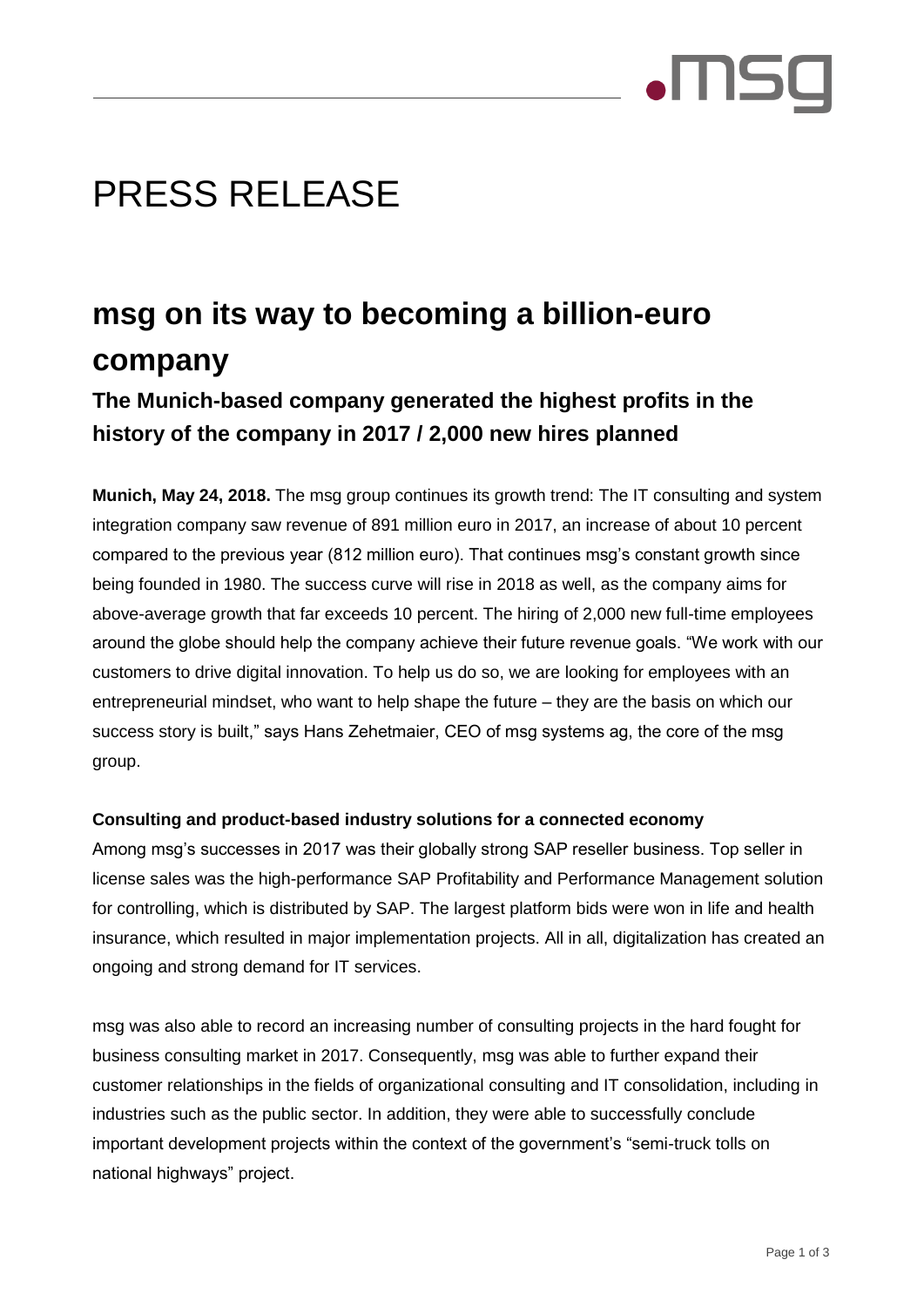

The msg group, which specializes in a total of nine industries, will continue its focus on digital trend technologies such as mobility, IoT, big data analytics, blockchain, artificial intelligence and machine learning. msg will be strengthening its investment in the SDA insurance platform again this year, which insurance companies can use to orchestrate their own products, turning marketspecific services into complete customer offers. Further investments will go into the msg.Insurance Suite, an end-to-end, cross-line of business platform for the insurance industry, as well as into the expansion of the new EGP risk and return management platform to create a market standard for regulatory software. Going forward, msg will also focus on cloud technologies, such as OpenShift, Azure, Pivotal and the SAP cloud platform, and continue promoting their three innovation labs, those being the Insurance Innovation Lab in Toronto, the minnosphere start-up and the digital business incubator in Passau. These labs provide an innovation ecosystem where customers and partners can develop solutions for digital business models.

### **2,000 new hires planned**

The positive order situation seen throughout the entire msg group will be reflected in an above average number of new hires. After hiring more than 1,000 new employees in 2017, the company now plans to double that number and hire 2,000 new employees. msg intends to expand its business consulting units and its competence in the field of software engineering with the help of these new colleagues. The company will also be looking for new employees for the fields of artificial intelligence, cloud computing, data science & big data, SAP consulting and project management.

A new cultural development program was also started last year, the "A people perspective" program. The program focuses on strengthening msg's sustainability: msg would like to create even more freedom to promote creativity, unleash talent and, in doing so, get today's workplace ready for the demands of tomorrow. This is not just a digital approach either, but includes phaseof-life oriented HR work. "We even received two awards in 2017 – the 'Great Place to Work' award and 'Bavaria's Best 50' for mid-sized companies. That leaves us optimistic about our ability to find qualified candidates going forward, candidates who want to work on our projects," says Hans Zehetmaier.

#### **An innovative constant in the fast-paced era of digitization**

msg has its headquarters in Ismaning near Munich and is an established, owner-managed group of companies that has been around for almost four decades now. CEO Hans Zehetmaier has